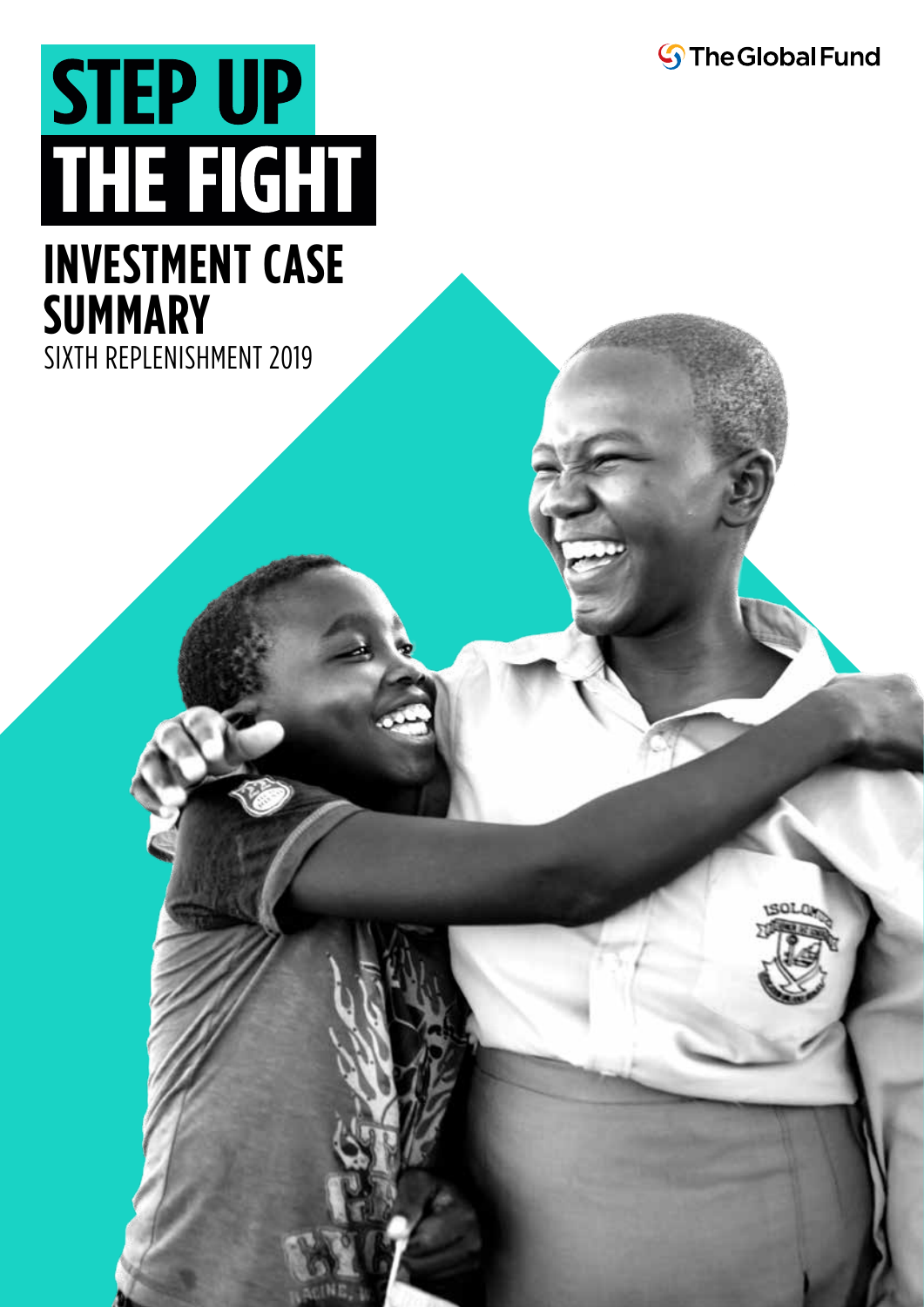

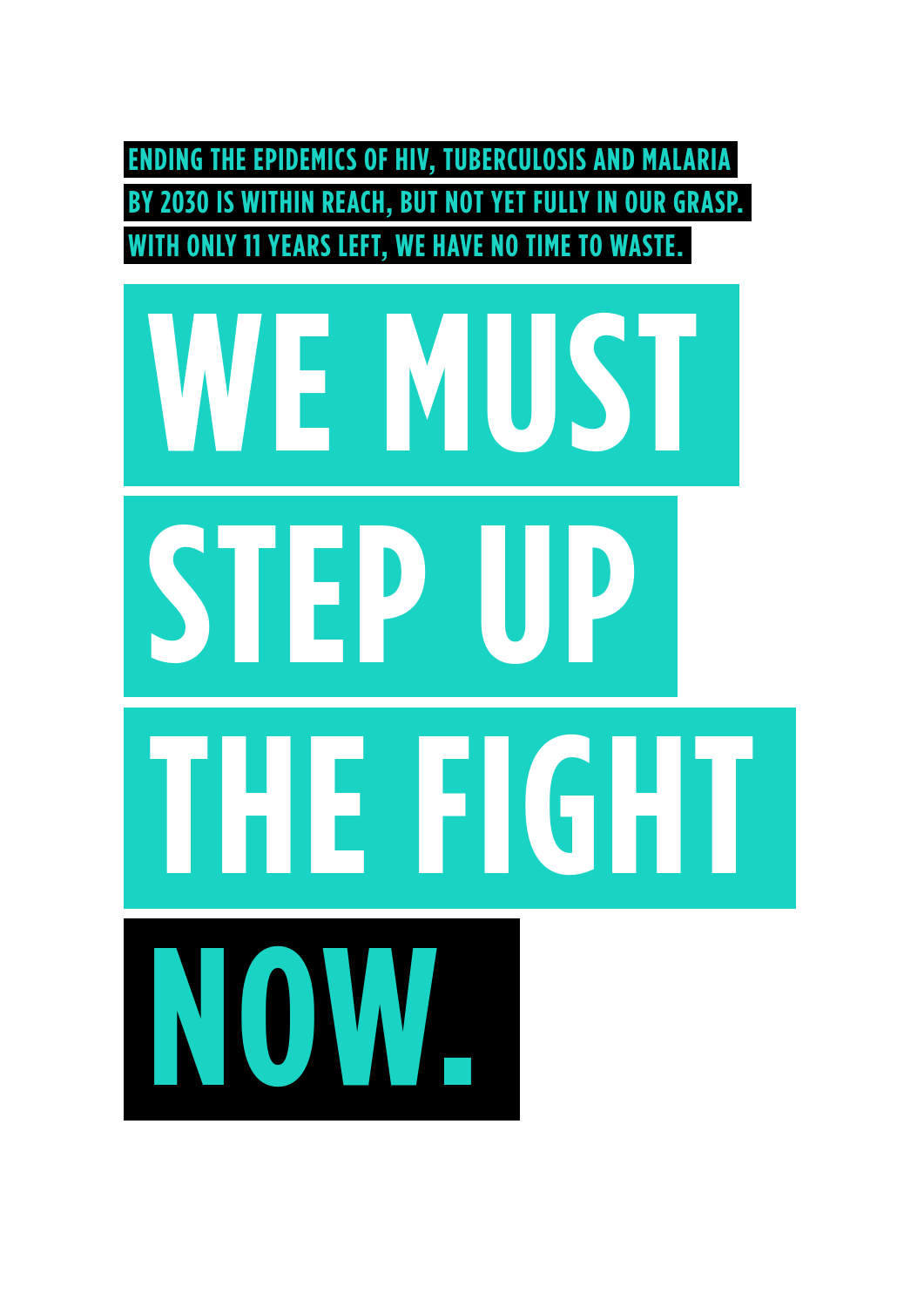# **STEP UP** THE FIGHT

**We have the opportunity to rid the world of three diseases that have killed millions of people and ravaged communities on every continent. We have the chance to take a massive step toward achieving Sustainable Development Goal 3: health and well-being for all.**

It can be done. We know we can end the epidemics of HIV, tuberculosis and malaria. Even without a vaccine or cure for HIV, we can eliminate it as a serious public health threat. Despite TB's persistence, many countries have reduced it to a relatively rare disease. Almost every year, new countries are certified malaria-free – Paraguay and Uzbekistan celebrated this milestone in 2018.

But after years of remarkable progress in the fight against HIV, TB and malaria, new threats have pushed us off track. Right now, we are not on trajectory to reach the Sustainable Development Goal (SDG) target of ending the epidemics by 2030. Wavering political commitment, shortfalls in funding and increasing insecticide and drug resistance have slowed progress and enabled the diseases to gain ground.

The human toll is unacceptable: Nearly 1,000 adolescent girls and young women are infected with HIV every day. A child still dies every two minutes from malaria. And TB is now the world's leading killer among infectious diseases.

We must step up the fight, by increasing resource commitments and innovation, by scaling up prevention and treatment. If we don't, we will go backwards. As we have repeatedly witnessed, any complacency or weakening of resolve lets HIV, TB and malaria resurge at alarming rates.

Stepping up the fight should not be seen as a choice, but as the fulfilment of a promise. Every member state of the United Nations committed to the SDGs in 2015, pledging to deliver health and well-being for all, to achieve universal health coverage, and to build a more prosperous, equitable and sustainable world. Our success or failure in achieving the SDG target of ending three epidemics by 2030 will be one of the clearest tests of that commitment.

The Global Fund plays a vital role in achieving this target and in accelerating progress towards universal health coverage. While governments and communities must take the lead in tackling the epidemics, and in building inclusive health systems, those suffering the greatest disease burdens and lacking financial resources and capacities need external support. The Global Fund partnership is a proven mechanism for maximizing impact.

Now is the time to deliver on our promise. Now is the time to step up the fight.

#### **WE MUST STEP UP THE FIGHT TO GET BACK ON TRACK TO END THE EPIDEMICS AND WE MUST DO SO NOW.**

#### **STEP UP OR SLIP BACK?**

The Global Plans for AIDS, TB and malaria set in 2015 charted an ambitious but realistic course to end the epidemics by 2030. We have achieved remarkable progress. Antiretroviral therapy saved millions of lives from AIDS. Innovative drugs and diagnostics for TB gave us new weapons against an age-old disease. Insecticide-impregnated mosquito nets, cost-effective diagnostics and new therapeutics massively reduced the death toll from malaria.

We now face a decisive moment. Do we step up the fight, or do we allow ourselves to slip back? New threats mean there is no middle ground. Either we act now to protect and build on the gains we have made, or we see those achievements eroded, infections and deaths resurge, and the prospect of ending the epidemics disappear.

If we don't prevent teens, particularly girls, from getting infected with HIV, the massive increase in the youth population in Africa will lead to more new infections than at the height of the epidemic in the early 2000s. If we don't tackle the stigma and discrimination that fuels the epidemic among marginalized key populations, we will never stop new infections. One out of four people infected with HIV still doesn't know they have it. Only half of HIV positive children receive antiretroviral therapy.

After years of steady declines, malaria cases are on the rise. Mosquitoes in Africa are developing resistance to the most common insecticides used to treat mosquito nets, and in the Mekong region we are seeing growing resistance to the world's most successful malaria drug. We face the possibility of not being able to protect or treat effectively those most vulnerable to malaria – particularly children under 5, who represent two-thirds of all malaria deaths.

More than 10 million people fall ill with TB every year, and nearly 40 percent of those are "missed" – meaning they go untreated and unreported, and can continue to spread the disease to others. Drug-resistant TB makes up one-third of all global deaths from antimicrobial resistance, posing a potentially catastrophic risk to global health security. Only 25 percent of those afflicted with multidrug-resistant TB are diagnosed and treated. TB kills more people than any other infectious disease, mainly the poor and marginalized.

We must step up the fight to get back on track to end the epidemics. And we must do so now.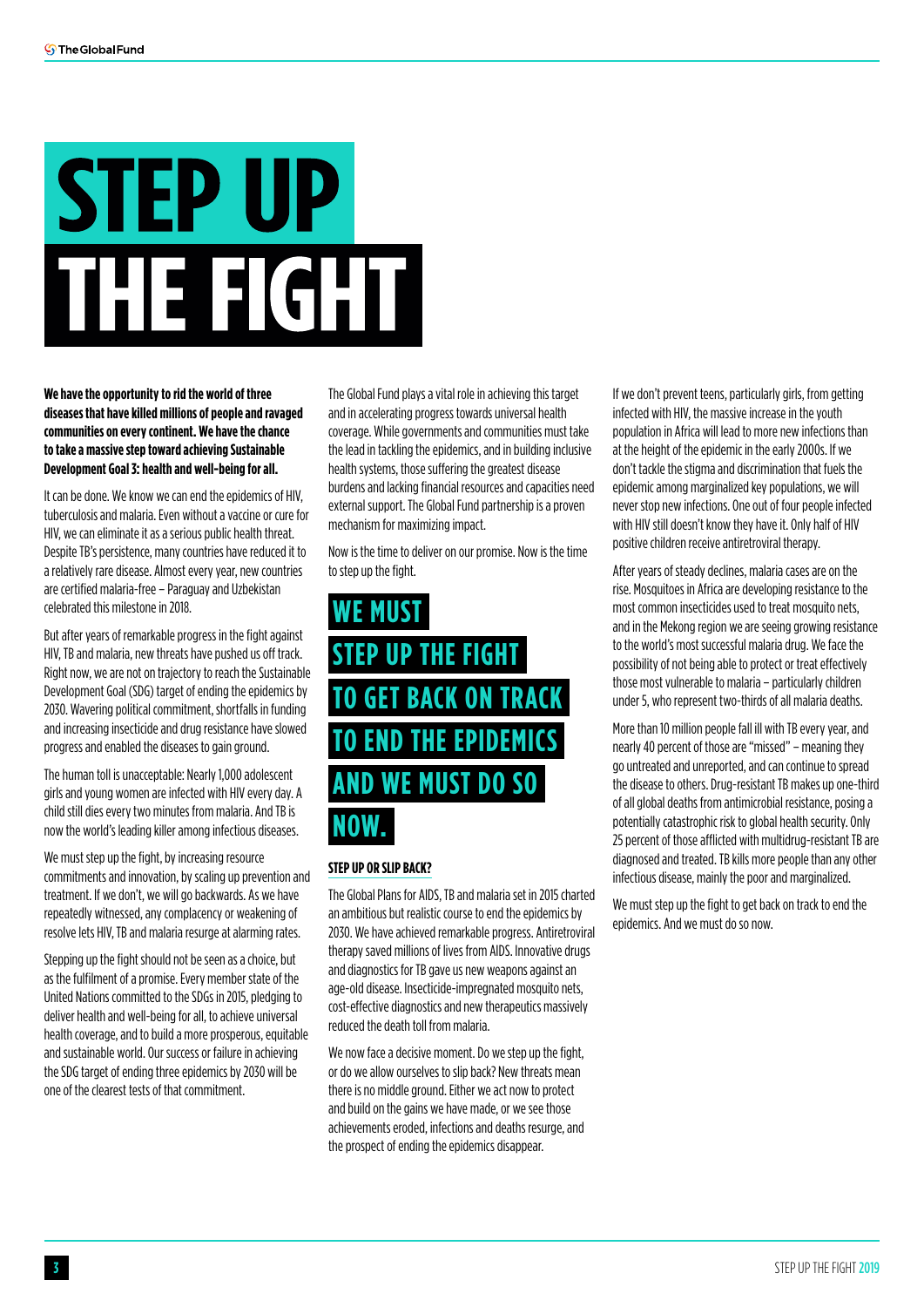#### **MEET MOUSTARIDA**

#### **HISTORY HAS SHOWN MALARIA'S ABILITY TO RESURGE**

#### **Moustarida, age 3, is one of more than 4 million children under 5 in Niger alone to receive seasonal malaria chemoprevention (SMC).**

During the rainy season, when malaria strikes the most, community health workers dispense SMC to protect young children from the disease. This cost-effective, targeted intervention can reduce cases by more than 50 percent. Effective control of diseases like malaria frees health systems to manage other demands and prepare for future threats. But malaria cases are rising in some countries after years of decline; history has shown malaria's ability to resurge even after years of successful control. As the leading international funder of the malaria response, the Global Fund is investing in new tools, data generation, partnerships and innovations – including piloting new mosquito nets to combat insecticide resistance in Africa.

<u>Van</u>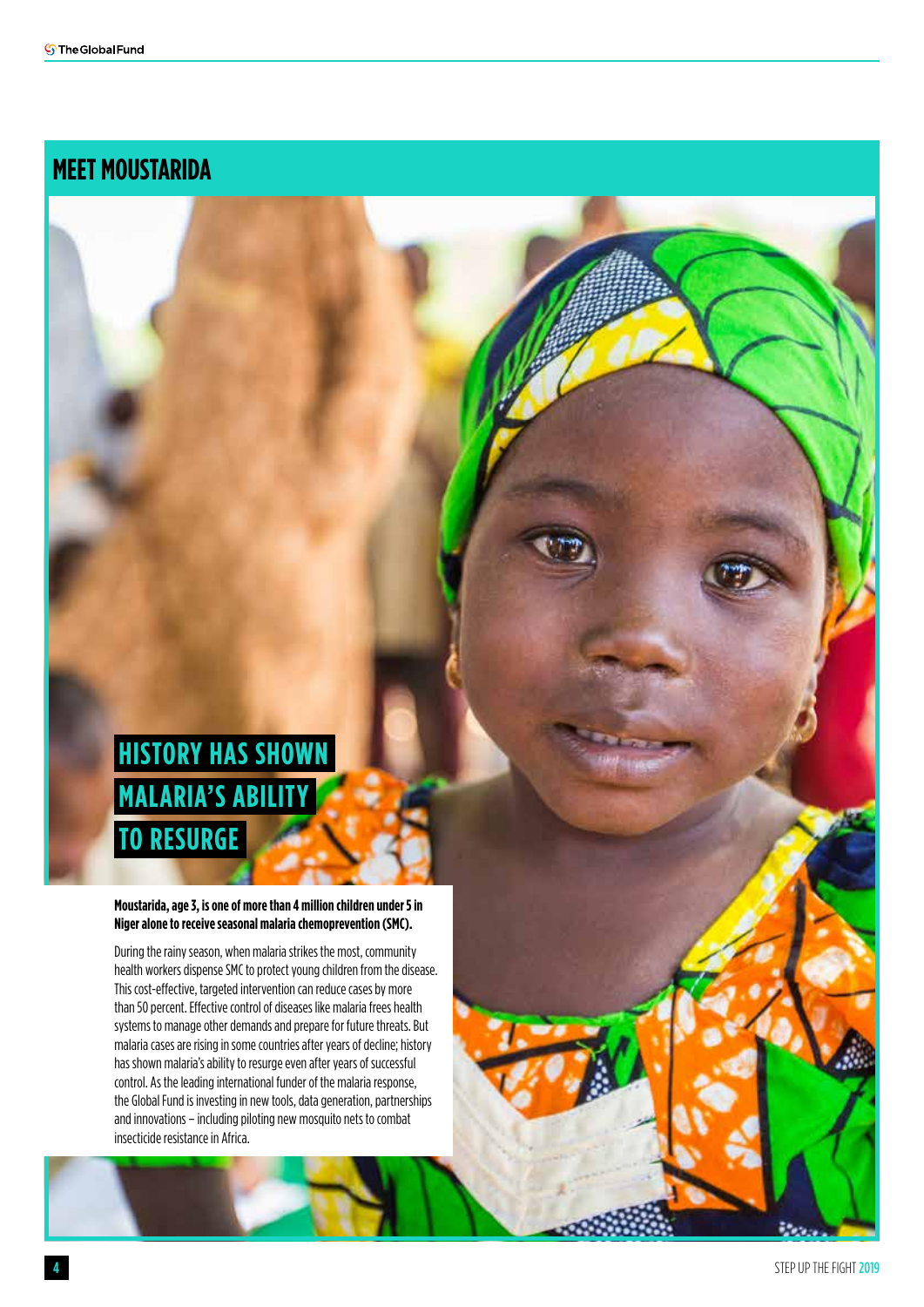# **DECISION POINT 2019**





Lines are first normalized to 100 in 2015 for each disease, and then combined with equal weighting across the three diseases, separately for incidence and mortality rates.

- Actual estimates of incidence or mortality
- Global Plans pathway to 2030 incidence or mortality targets for HIV, TB and malaria
- Modelled results for this Investment Case
- **EXTREM** Extrapolation of Investment Case trends into future
- **Uncertainty for Investment Case and future trends**
- Global Fund strategy targets for 2022 with uncertainty bars
- **THE Constant coverage: impact of sustaining services at current levels**

The charts highlight the different paths we can take in the countries where the Global Fund invests. The black lines show what we have achieved thus far in terms of reducing disease incidence and mortality. The green line is the trajectory set out in the Global Plans for the three diseases – the path we should be on. The gap between the black lines and the green lines clearly shows that we are already off track to meet SDG 3: "health and well-being for all". Even more concerning, the dashed grey line shows the rebound in incidence and mortality if we simply continue current levels of treatment and prevention.

Finally, the red line shows what we could achieve with a fully funded Global Fund. Alongside sustained levels of other external funding and significantly scaled-up domestic financing, plus more innovation, more intensive collaboration and more rigorous execution, this would enable delivery of the Global Fund strategy targets for 2022 and put us on a trajectory toward attaining the SDG 3 target of ending the epidemics by 2030.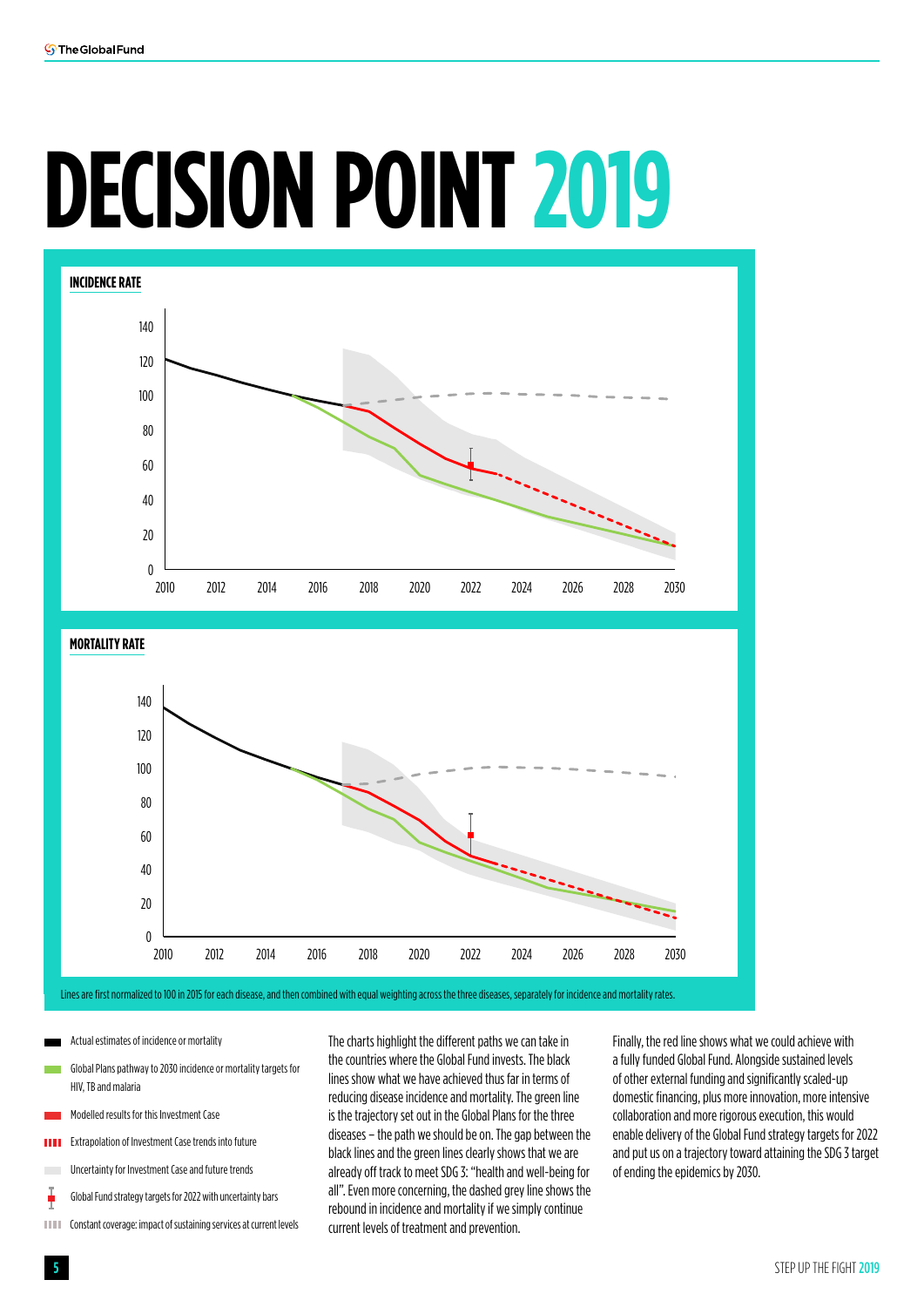# **MORE INNOVATION, COLLABORATION, AND IMPACT**

**Getting back on track to end the epidemics and deliver the broader SDG 3 targets will require all the actors involved, including multilateral and bilateral partners, governments, civil society and the private sector, to raise their game,** accelerating innovation, coordinating and collaborating more efficiently and executing programs more effectively.

We need more innovation in diagnostics, prevention, treatment and delivery models. Only through innovation can we counter the threat of resistance, extend our reach to the poorest and most marginalized, enhance treatment outcomes for the most severe cases, and tackle the root causes of concentrated epidemics. Only through innovation can we stretch every resource to maximize impact.

We need greater collaboration. The World Health Organization-led Global Action Plan's commitment for the key multilaterals to "Align, Accelerate and Account" together must be translated into concrete actions.

We must extend this drive for more coordinated action to encompass key bilateral partners, and to include governments, civil society and the private sector. Only through intensive collaboration can we defeat the epidemics and deliver universal health coverage.

We need a relentless focus on improving execution, using more granular and timely data. Better data helps identify the most effective interventions and target programming more effectively, implementing stronger controls to manage costs and risks, adopting best practices in patientcentered care and community engagement, and leveraging economies of scale by scaling-up proven interventions rapidly. Only through continuously improving execution can we overcome the inevitable resource constraints.

More innovation, more intensive collaboration and more rigorous execution are essential. But we also need more money.

**WE NEED A RELENTLESS FOCUS ON IMPROVING EXECUTION, USING MORE GRANULAR AND TIMELY DATA.**

## **ONLY THROUGH INNOVATION CAN WE STRETCH EVERY RESOURCE TO MAXIMIZE IMPACT**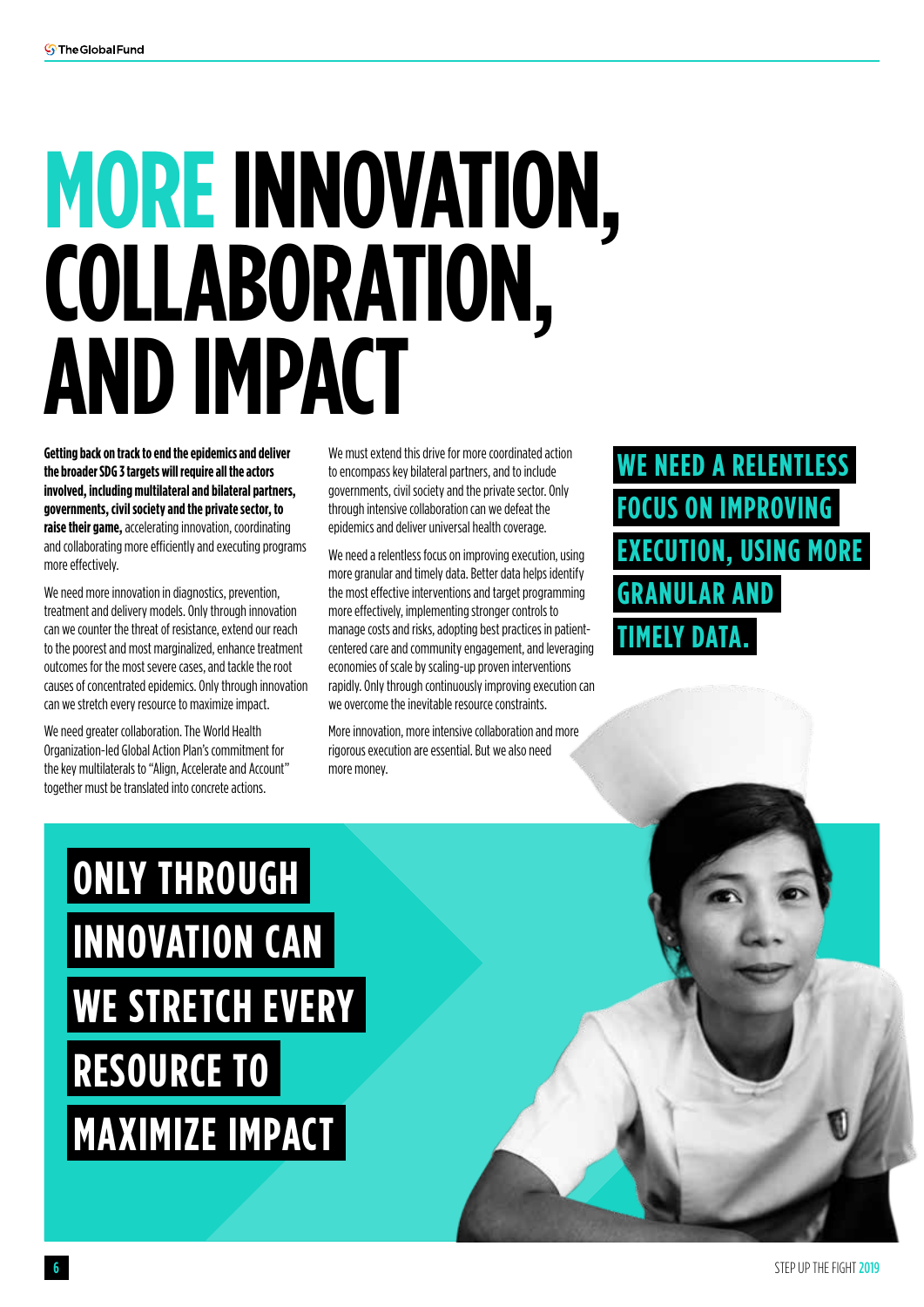#### **MEET ANASTASIA**

#### **EASTERN EUROPE'S BURDEN OF MULTIDRUG-RESISTANT TB IS THE HIGHEST IN THE WORLD**

#### **Anastasia is 17 and she's in the fight of her life. She has multidrugresistant tuberculosis.**

TB is today's most deadly infectious disease, and deaths from drugresistant TB account for about one-third of all antimicrobial resistance deaths worldwide. And while certain groups are more vulnerable, Anastasia's case demonstrates TB can strike anyone, anywhere. TB incidence in Anastasia's home country of Belarus – and the rest of Europe – is relatively low, but Eastern Europe's burden of multidrugresistant TB is the highest in the world. In Belarus, nearly 38 percent of new TB cases are MDR. By comparison, the global average is just over 4 percent. We are not on track to meet the goal of ending TB by 2030. But if we step up now, we can achieve a decisive change in trajectory. In the fight against TB, now is the moment.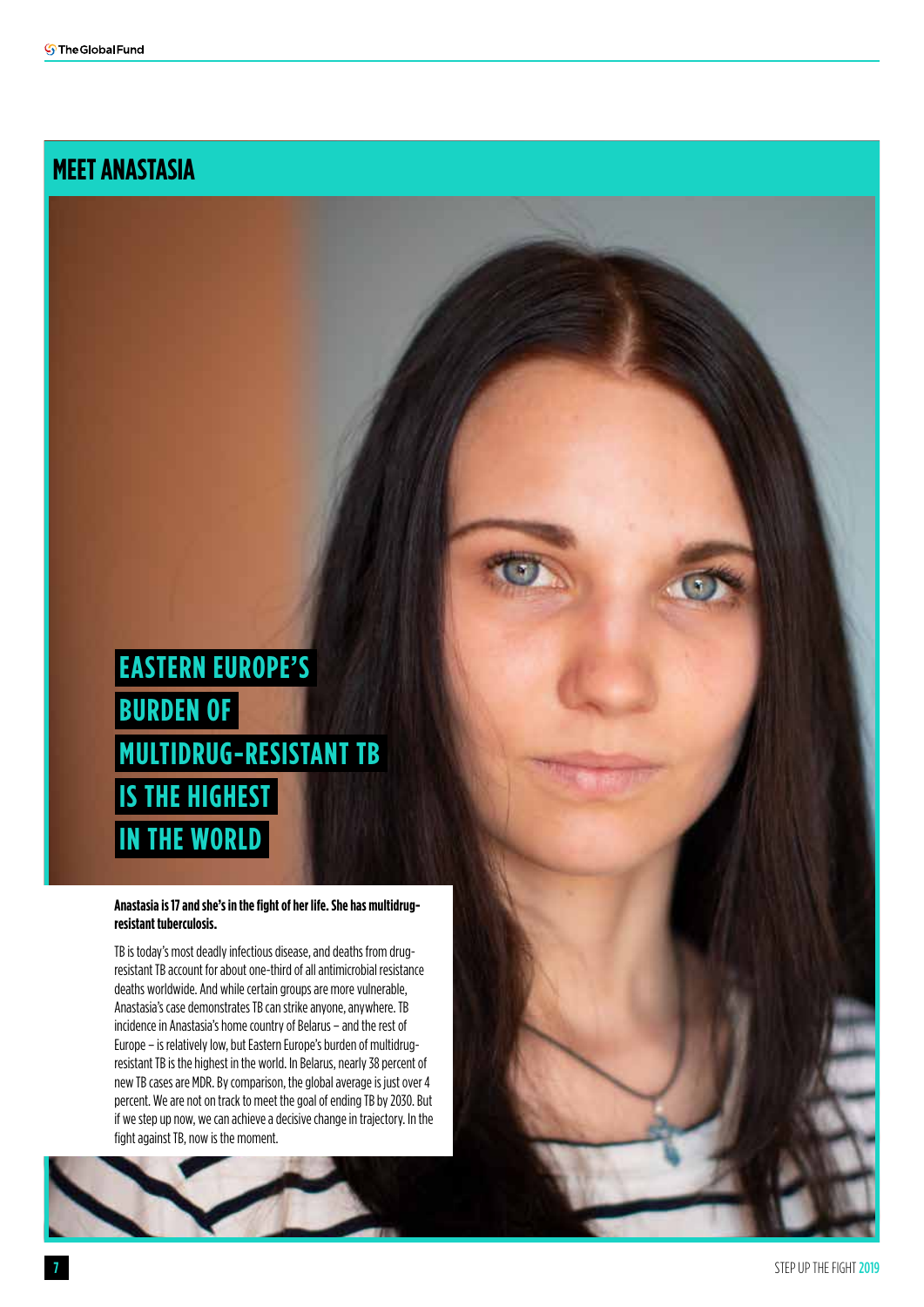# **THE GLOBAL FUND NEEDS AT LEAST US\$14 BILLION**

The Global Fund needs to raise at least US\$14 billion to fund programs to fight the three diseases and build stronger health systems in the next three-year cycle.

**To get back on track, and achieve the red lines set out in the charts, we need to step up total funding from all sources from the US\$66 billion in the current cycle to at least US\$83 billion for the next three-year cycle, an increase of US\$17 billion.** Although scientific and process innovations will deliver significant efficiency and effectiveness improvements (and these are factored into the projections), gaps in coverage, demographics, and insecticide and drug resistance mean that current levels of funding will not suffice.

Most of the increase will come from increased domestic funding. The Global Fund's Investment Case projects that domestic funding for programs to fight HIV, TB and malaria over the period 2021-2023 will grow to US\$46 billion, an increase of 48 percent over the current cycle. These figures are based on co-financing commitments made in the current cycle and broader political commitments to health system development.

Translating these commitments into cash will require sustained political leadership and rapid development of health financing mechanisms.

The Global Fund's Sixth Replenishment target of US\$14 billion represents an increase of US\$1.8 billion, or 15 percent over the US\$12.2 billion raised during the Fifth Replenishment period.1

A replenishment of at least US\$14 billion would enable the Global Fund to continue to play our leading role in the fight against HIV, TB and malaria, acting as a catalyst for domestic resource mobilization and accelerating progress toward universal health coverage.

This Investment Case recognizes that there are budget constraints and competing priorities. Yet this level of investment represents the minimum required to achieve the Global Fund strategy goals for 2017-2022 and get back on track towards ending the epidemics – the red lines on the earlier charts. Compared with the targets set in the Global Plans – the green lines on the charts – this level of funding would meet 82 percent of the global need. More investment – whether through the Global Fund, from increased domestic resource mobilization, or increases in other forms of external assistance, would narrow the gap between the red lines and the green lines on the charts, accelerating the end of the epidemics, and reinforcing the trajectory towards universal health coverage.

**TRANSLATING THESE COMMITMENTS INTO CASH REQUIRE SUSTA** I FADFRSH **AND RAPID DEVELOPMENT OF HEALTH FINANCING MECHANISMS.**

<sup>1</sup>The Global Fund measures overall funding in U.S. dollars, but pledges and contributions are made in multiple currencies. The total amount raised for the Fifth Replenishment period from 2012-2019 is US\$12.2 billion, usin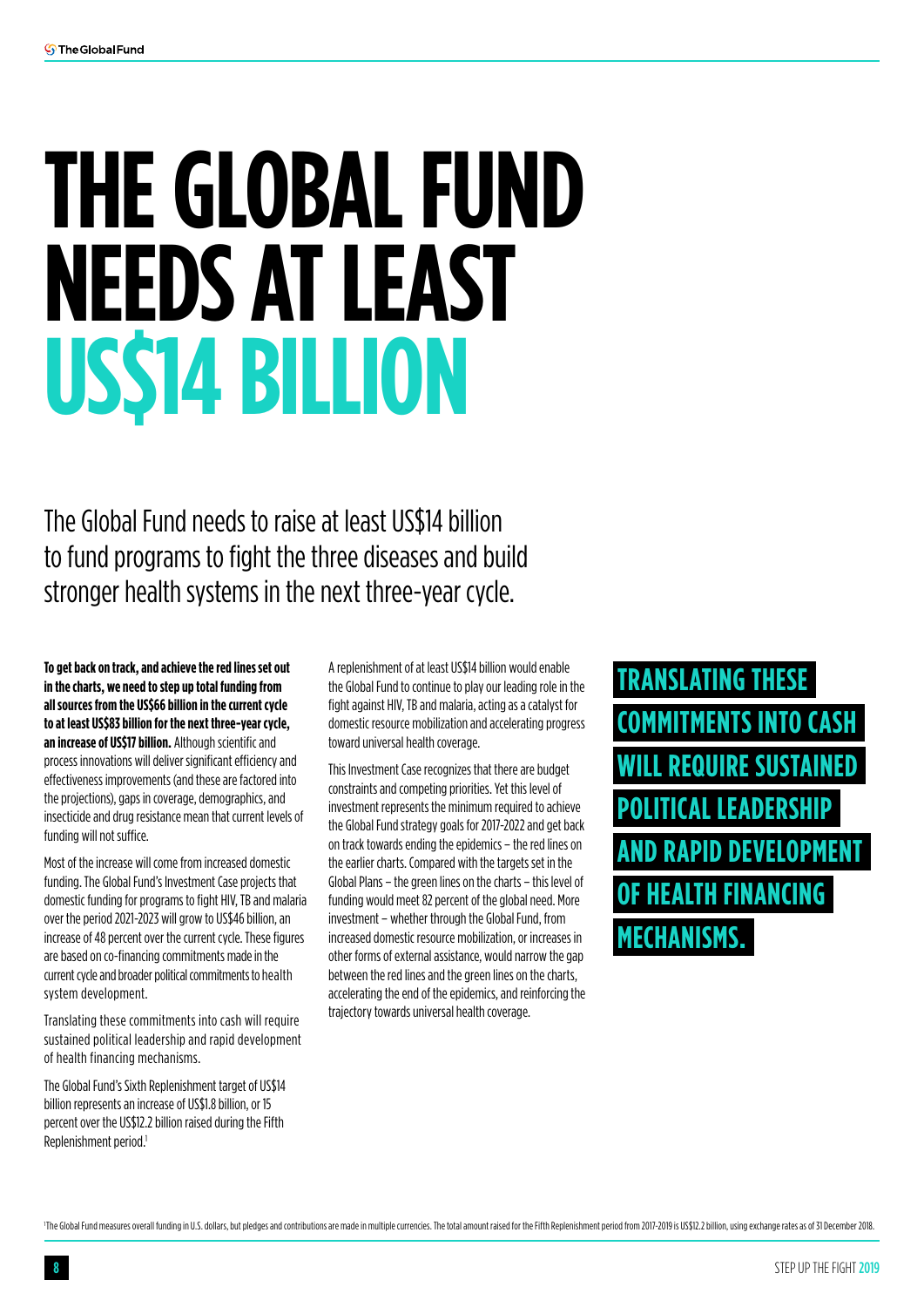#### **MEET GOODNESS & NQABILE**

#### **Goodness Mbatha and Nqabile Mbatha are more than mother and daughter, and their bond is clear to all who meet them.**

When Goodness got pregnant with Nqabile at 23, she knew she was living with HIV. She was infected with the virus when she was raped at 19. She enrolled on treatment to prevent passing HIV to Nqabile and succeeded. Goodness is determined to once again support her daughter to stay free of the virus. At 16, Nqabile is part of a demographic that is at high risk of HIV. Every day, roughly 200 young women and teen girls are infected with HIV in South Africa. To end high HIV infections among young women and girls in the country, the Global Fund partnership is investing in programs that challenge harmful gender norms, discrimination, and violence against women. Support from mothers like Goodness is vital to achieving that goal.

**EVERY DAY, ROUGHLY 200 YOUNG WOMEN & TEEN GIRLS ARE INFECTED WITH HIV IN SOUTH AFRICA**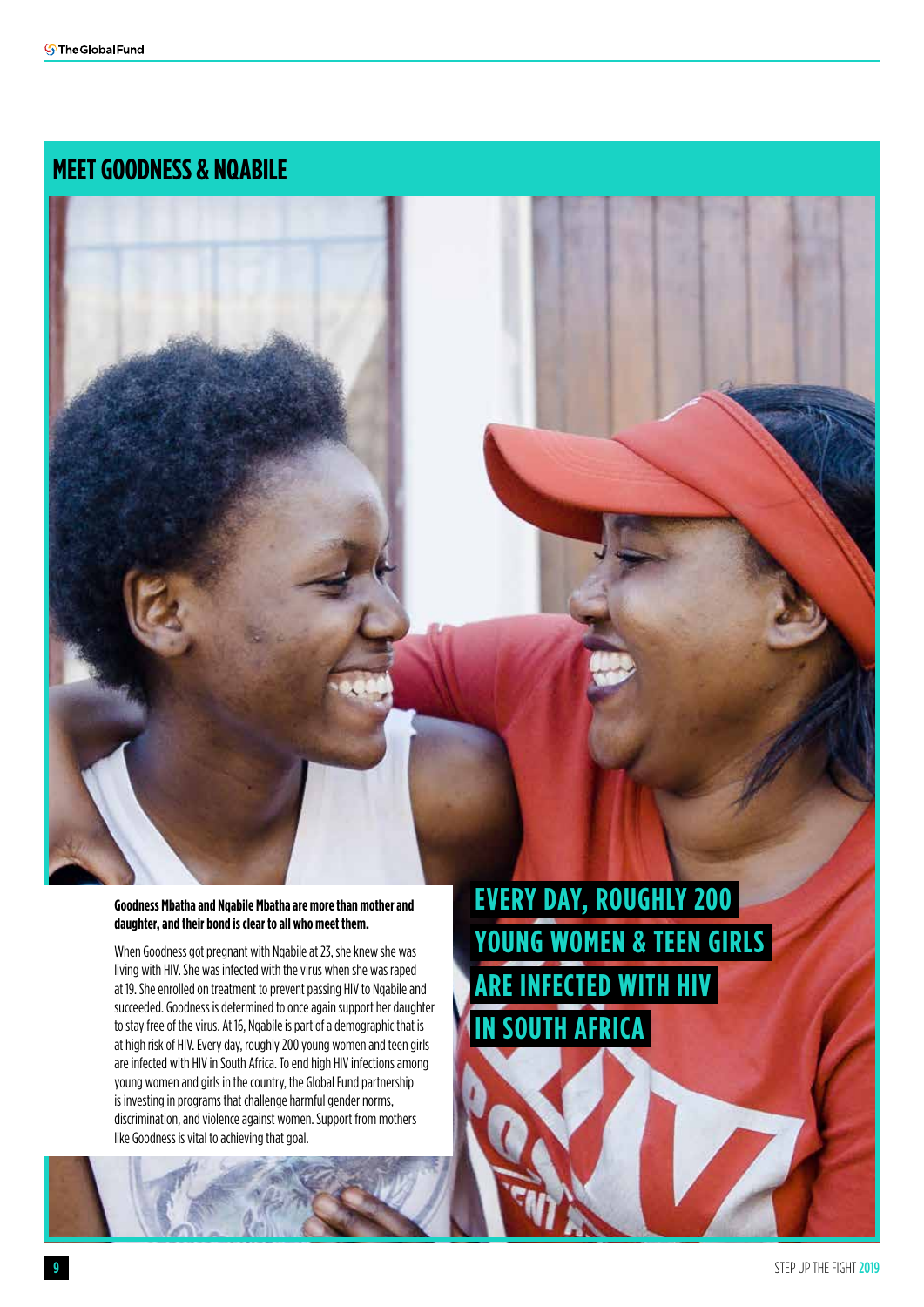## **US\$14 BILLION**

## **FOR THE GLOBAL FUND WOULD...**

#### **HELP GET THE WORLD BACK ON TRACK TO END HIV, TUBERCULOSIS AND MALARIA:**



between 2021 and 2023, reducing the mortality rate by **52 percent** across the three diseases by 2023, relative to 2017 levels.



across the three diseases to **1.3 million** in 2023, down from **2.5 million** in 2017, and from **4.1 million** in 2005.



reducing the incidence rate by **42 percent** across the three diseases by 2023, relative to 2017 levels.

#### **ACCELERATE PROGRESS TOWARD SDG 3 AND UNIVERSAL HEALTH COVERAGE:**



through directly investing approximately **US\$4 billion** to build capacities such as diagnostic tools, surveillance systems, supply chain management and training for health care workers, and accelerating the shift toward patient-centered, differentiated models of care.



by helping build more resilient health systems, with stronger surveillance, diagnostic and emergency response capabilities, and by directly tackling key threats to global health security, such as multidrug-resistant TB.



with every dollar invested resulting in **US\$19** in health gains and economic returns, further contributing to the achievement of the overall SDG agenda.



toward ending the three diseases and strengthening health systems through cofinancing requirements, and technical assistance on health financing.



including gender- and human rightsrelated barriers to access, by working with partners, including civil society and affected communities, to build more inclusive health systems that leave no one behind.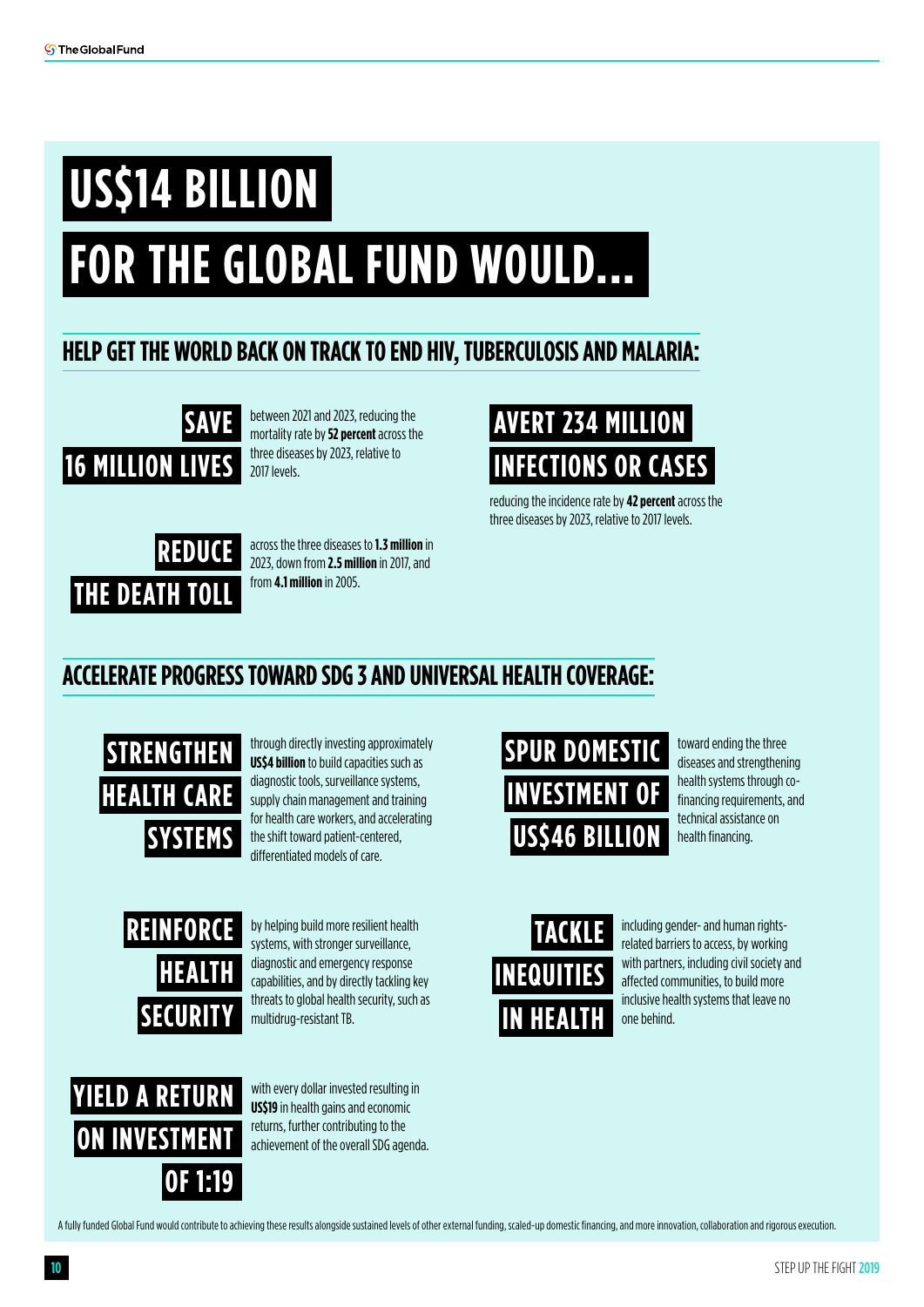#### **MEET CHANG CHAI**

#### **THE SOLUTIONS REQUIRE ACTION AND ENGAGEMENT AT ALL LEVELS**

**Chang Chai is a construction worker from Myanmar living on the outskirts of Chiang Mai, Thailand. He's the go-to guy for health information in the settlement of about 10 migrant families.**

Documented migrants can enroll in health insurance plans, and Global Fund partners such as MAP Foundation employ migrant field officers to raise awareness about HIV and TB testing and treatment services. The complexity and vulnerability inherent in migrant life make it challenging to ensure health coverage for all. The solutions require action and engagement at all levels – from volunteer community leaders like Chang Chai, to robust civil society organizations like MAP and national policies that support achieving universal health coverage.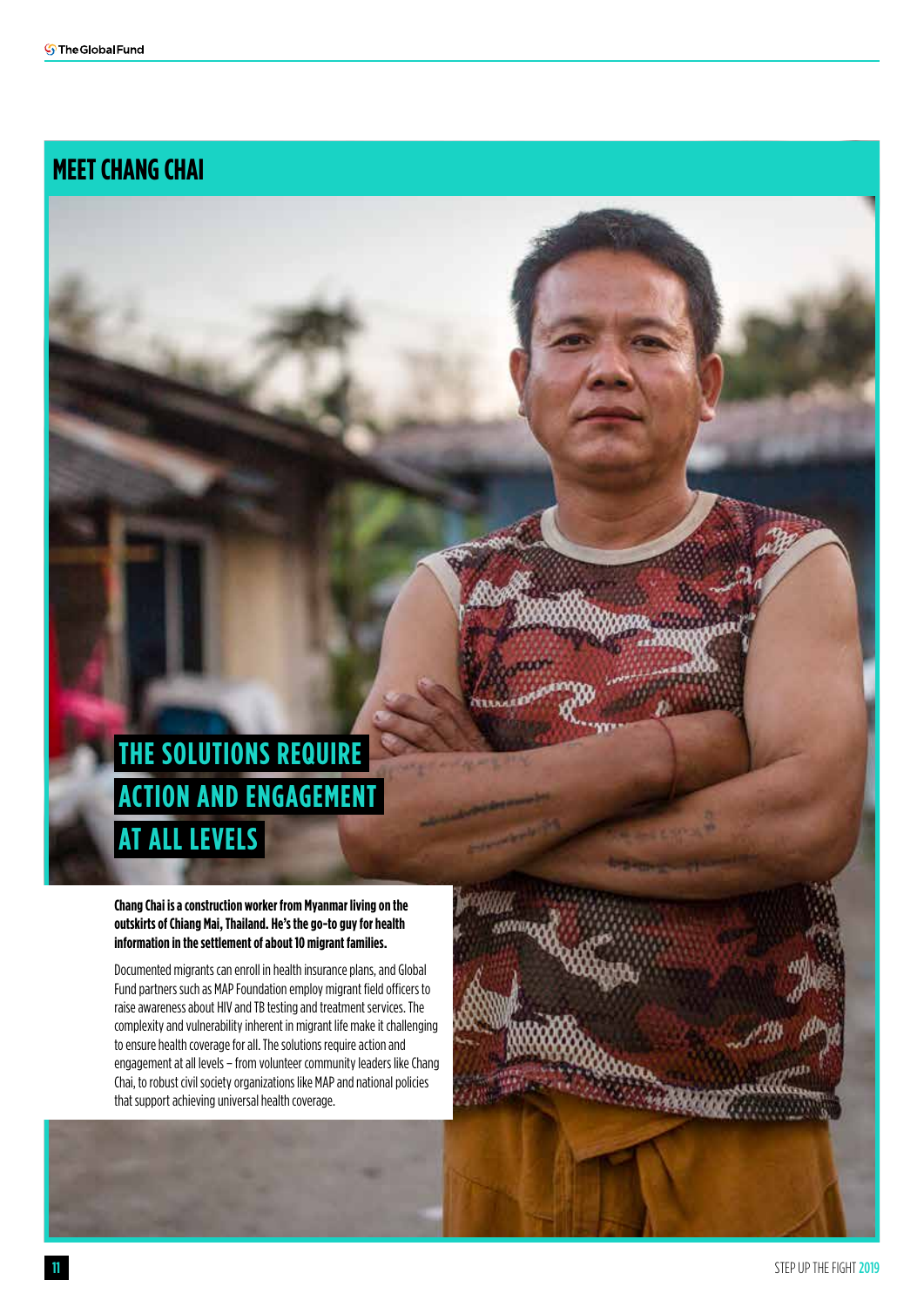## **THE GLOBAL FUND PARTNERSHIP BUILDS ON A ROBUST TRACK RECORD OF IMPACT**

**Since its creation in 2002, the Global Fund partnership has had extraordinary impact:** In the countries in which the Global Fund invests, more than 27 million lives have been saved. The number of people dying from AIDS, TB and malaria has been slashed by one-third. In 2017 alone, results in countries where the Global Fund invests include 17.5 million people on antiretroviral therapy for HIV; 5 million people with TB treated; and 197 million mosquito nets distributed.

The Global Fund delivers this impact with partners including bilateral partners such as the U.S. President's Emergency Plan for AIDS Relief (PEPFAR), Agence Française de Développement, the UK's Department for International Development, Germany and Japan; key multilateral and technical partners such as WHO, UNAIDS, the RBM Partnership to End Malaria, the Stop TB Partnership, Unitaid and Gavi, the Vaccine Alliance; private sector partners such as PROJECT (RED); foundations such as the Bill & Melinda

Gates Foundation; implementing countries; civil society groups; and people affected by the diseases.

By pooling resources and engaging a diverse set of actors, the Global Fund has scale, flexibility and leverage. The advantages of scale are demonstrated by the hundreds of millions of dollars of savings the Global Fund achieves through pooled procurement. The flexibility is shown by the way the Global Fund has pivoted to meet the challenge of HIV infection rates among adolescent girls and young women in Africa, and the threat of malaria drug resistance in the Mekong. The leverage is evidenced by the 41 percent increase in co-financing commitments that governments have signed up to in the current grant cycle and the benefits to the broader health system of Global Fundsupported programs to reinforce supply chains.

#### **NOW IS THE TIME TO STEP UP THE FIGHT**

The original goal of the Global Fund was simply to stop the catastrophic loss of life from AIDS, TB and malaria. Our success has led us to greater aspirations.

Now we aim not just to save lives, but also to end the epidemics – and by doing so to save countless future lives. Furthermore, by tackling HIV, TB and malaria through building resilient, sustainable and inclusive health systems, we pave the road toward universal health coverage.

To achieve these goals we must step up the fight. If we continue on the current path, we will slip back, with immense loss of life, growing economic burden and overwhelming strain on health systems. We must innovate more, collaborate more, and execute more effectively. And we must invest more resources in the Global Fund to enable us to play our vital role as catalyst and leader in the fight against AIDS, TB and malaria. 2030 is only 11 years away.

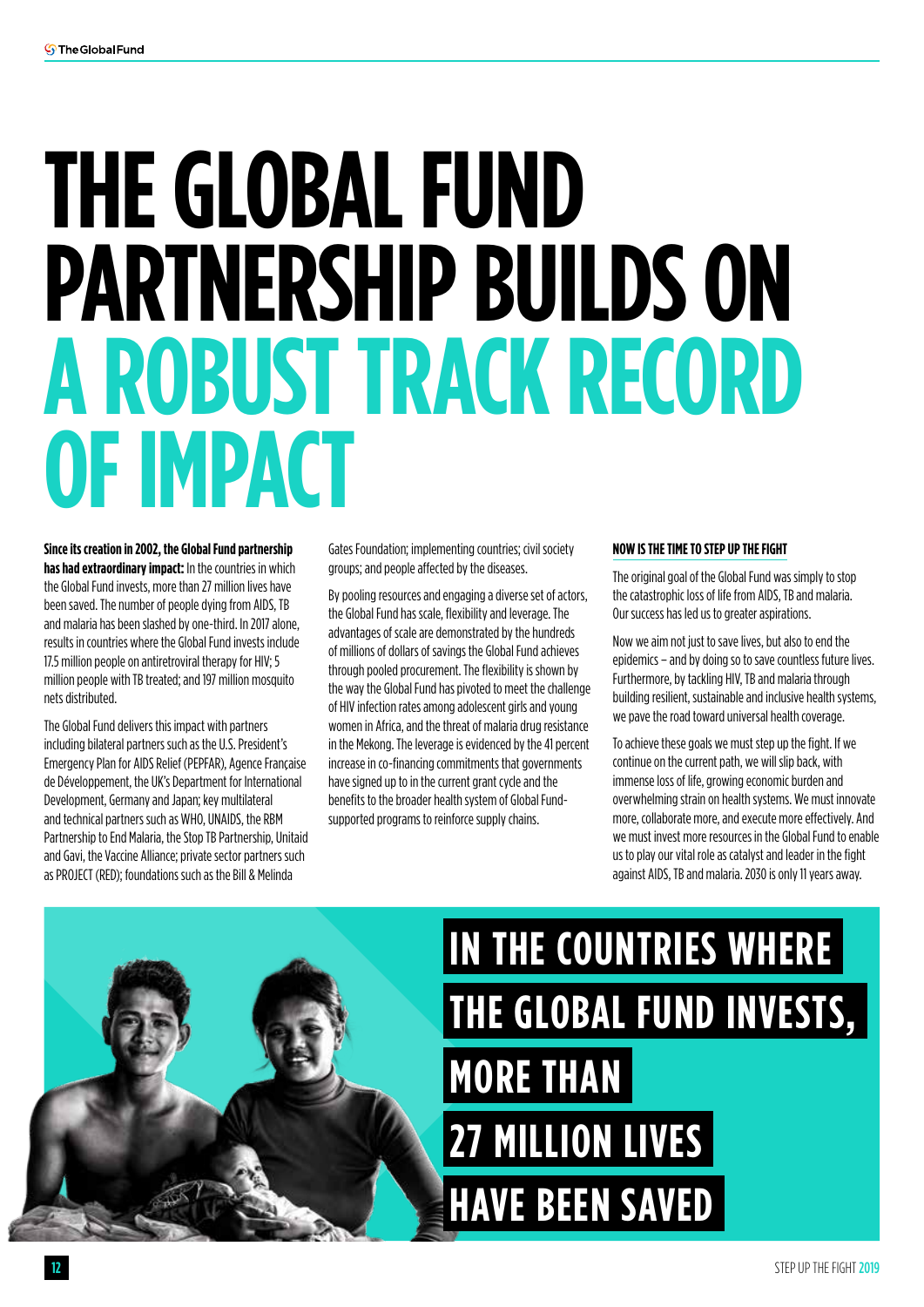#### **MEET AFTAB ANSARI**



**PUT AN ENORMOUS**

**FINANCIAL BURDEN**

**ON HOUSEHOLDS**

**WORLDWIDE**

But his dreams for a better life for his family suffered a blow when he got drug-resistant tuberculosis. Too weak to work, Aftab was forced to spend his savings, sell his wife's jewelry and withdraw his children from school to buy food and pay the rent on his two-room home. He grieved to see his children, 6 and 8, go to bed hungry some nights. To pay bills he took out loans, and sank US\$2,000 in debt, equivalent to ten months' salary. Aftab, 32, is today back at work and paying his debts after completing the treatment that cured his TB. Infectious diseases like TB put an enormous financial burden on households worldwide, particularly in lower-income countries, draining billions in medical costs and lost productivity.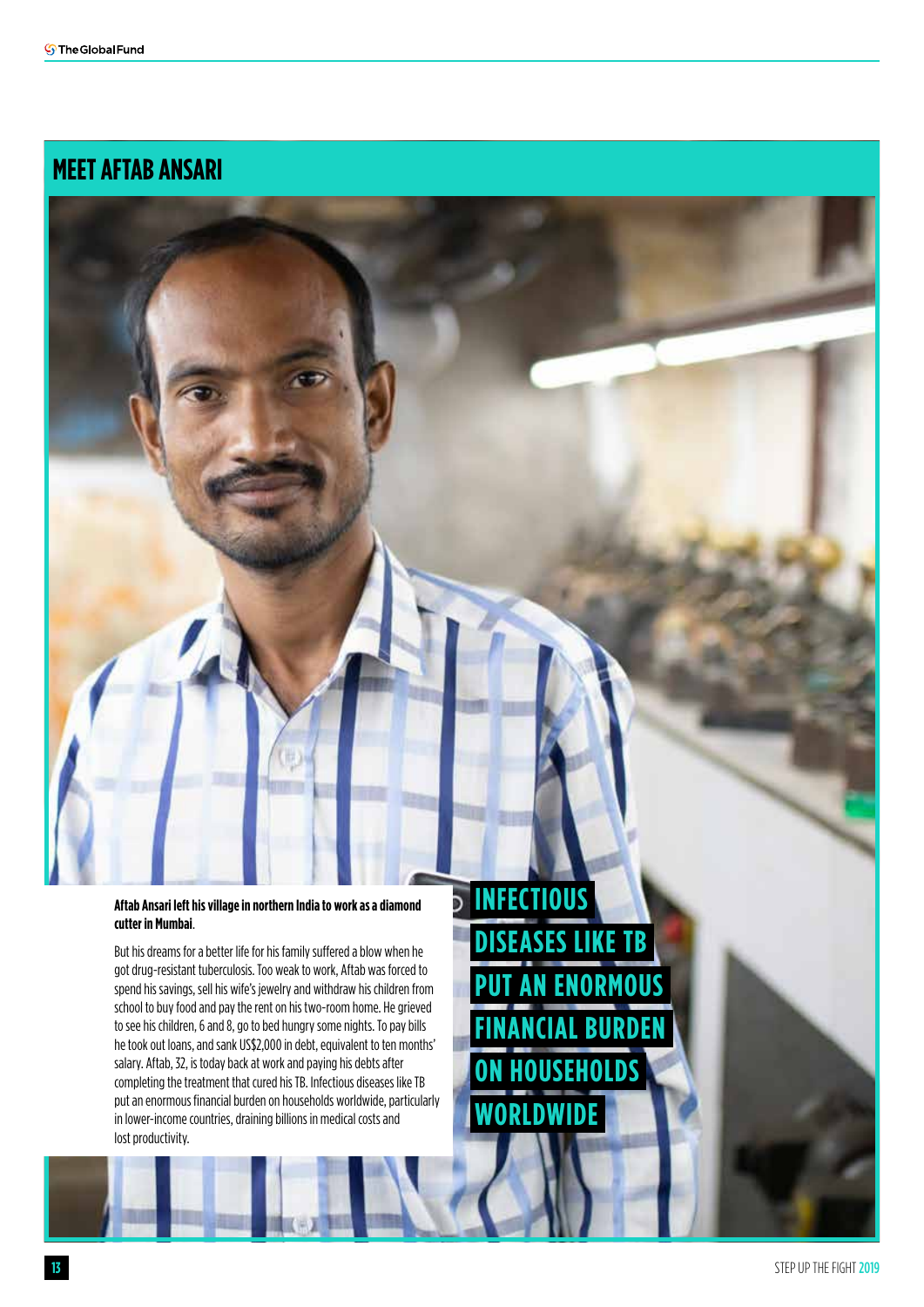**TO ACHIEVE THE SDG 3 TARGETS OF ENDING THE EPIDEMICS CREATING RESILIENT HEALTH SYSTEMS TO DELIVER HEALTH AND WELL-BEING FOR ALL**